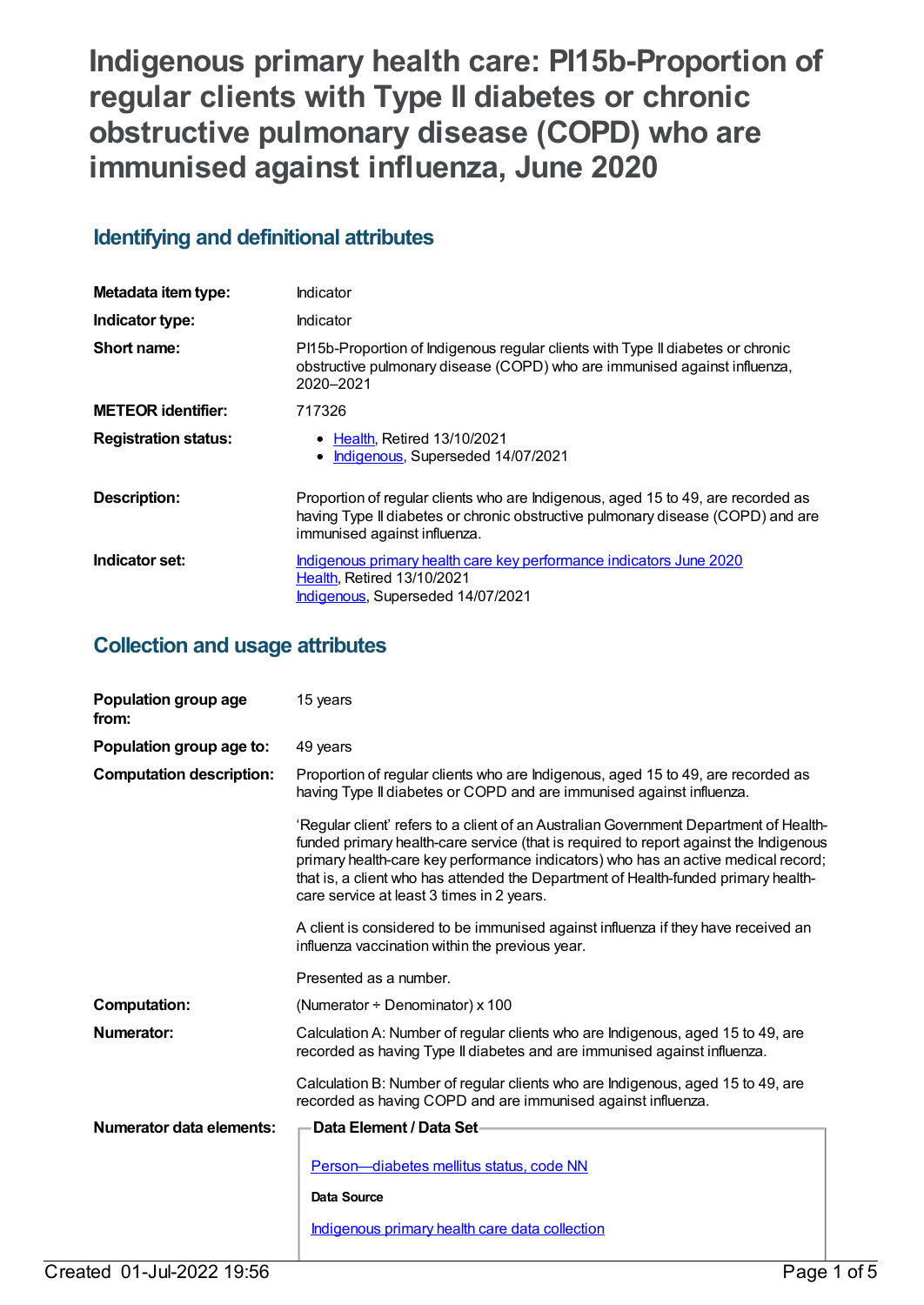#### **NMDS / DSS**

[Indigenous](https://meteor.aihw.gov.au/content/715320) primary health care NBEDS 2020–21

#### **Data Element / Data Set**

[Person—age,](https://meteor.aihw.gov.au/content/303794) total years N[NN]

**Data Source**

[Indigenous](https://meteor.aihw.gov.au/content/430643) primary health care data collection

**NMDS / DSS**

[Indigenous](https://meteor.aihw.gov.au/content/715320) primary health care NBEDS 2020–21

## **Data Element / Data Set**

[Person—influenza](https://meteor.aihw.gov.au/content/457688) immunisation indicator, yes/no code N

**Data Source**

[Indigenous](https://meteor.aihw.gov.au/content/430643) primary health care data collection

**NMDS / DSS**

[Indigenous](https://meteor.aihw.gov.au/content/715320) primary health care NBEDS 2020–21

## **Data Element / Data Set**

[Person—chronic](https://meteor.aihw.gov.au/content/464928) obstructive pulmonary disease recorded indicator, yes/no code N

**Data Source**

[Indigenous](https://meteor.aihw.gov.au/content/430643) primary health care data collection

**NMDS / DSS**

[Indigenous](https://meteor.aihw.gov.au/content/715320) primary health care NBEDS 2020–21

### **Data Element / Data Set**

Person-Indigenous status, code N

**Data Source**

[Indigenous](https://meteor.aihw.gov.au/content/430643) primary health care data collection

**NMDS / DSS**

[Indigenous](https://meteor.aihw.gov.au/content/715320) primary health care NBEDS 2020–21

#### **Data Element / Data Set**

[Person—regular](https://meteor.aihw.gov.au/content/686291) client indicator, yes/no code N

**Data Source**

[Indigenous](https://meteor.aihw.gov.au/content/430643) primary health care data collection

**NMDS / DSS**

[Indigenous](https://meteor.aihw.gov.au/content/715320) primary health care NBEDS 2020–21

**Denominator:** Calculation A: Total number of regular clients who are Indigenous, aged 15 to 49 and who are recorded as having Type II diabetes.

> Calculation B: Total number of regular clients who are Indigenous, aged 15 to 49 and who are recorded as having COPD.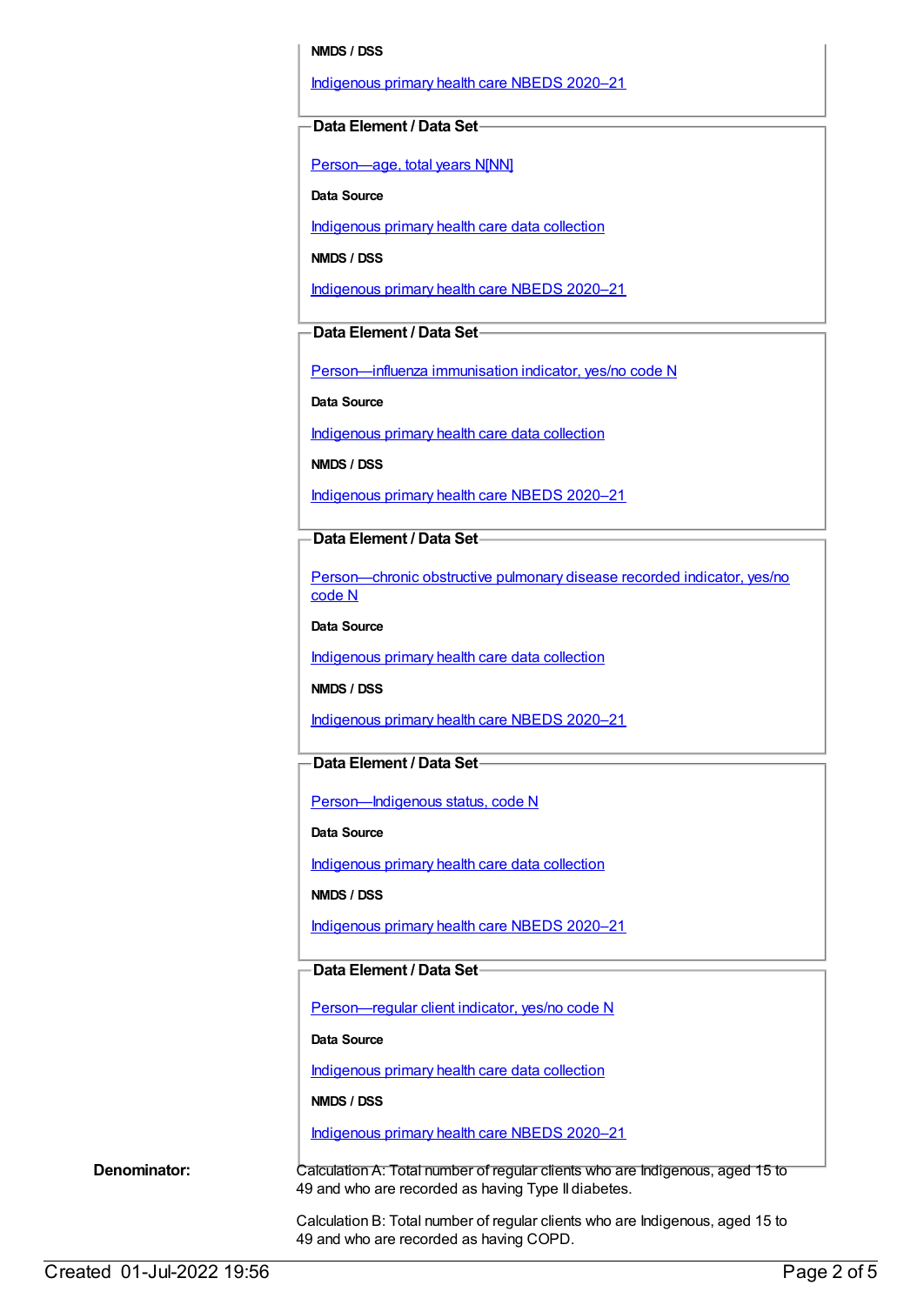#### **Denominator data elements:**

#### **Data Element / Data Set**

[Person—diabetes](https://meteor.aihw.gov.au/content/270194) mellitus status, code NN

**Data Source**

[Indigenous](https://meteor.aihw.gov.au/content/430643) primary health care data collection

**NMDS / DSS**

[Indigenous](https://meteor.aihw.gov.au/content/715320) primary health care NBEDS 2020–21

## **Data Element / Data Set**

[Person—age,](https://meteor.aihw.gov.au/content/303794) total years N[NN]

**Data Source**

[Indigenous](https://meteor.aihw.gov.au/content/430643) primary health care data collection

**NMDS / DSS**

[Indigenous](https://meteor.aihw.gov.au/content/715320) primary health care NBEDS 2020–21

### **Data Element / Data Set**

[Person—chronic](https://meteor.aihw.gov.au/content/464928) obstructive pulmonary disease recorded indicator, yes/no code N

**Data Source**

[Indigenous](https://meteor.aihw.gov.au/content/430643) primary health care data collection

**NMDS / DSS**

[Indigenous](https://meteor.aihw.gov.au/content/715320) primary health care NBEDS 2020–21

#### **Data Element / Data Set**

Person-Indigenous status, code N

**Data Source**

[Indigenous](https://meteor.aihw.gov.au/content/430643) primary health care data collection

**NMDS / DSS**

[Indigenous](https://meteor.aihw.gov.au/content/715320) primary health care NBEDS 2020–21

### **Data Element / Data Set**

[Person—regular](https://meteor.aihw.gov.au/content/686291) client indicator, yes/no code N

**Data Source**

[Indigenous](https://meteor.aihw.gov.au/content/430643) primary health care data collection

**NMDS / DSS**

[Indigenous](https://meteor.aihw.gov.au/content/715320) primary health care NBEDS 2020–21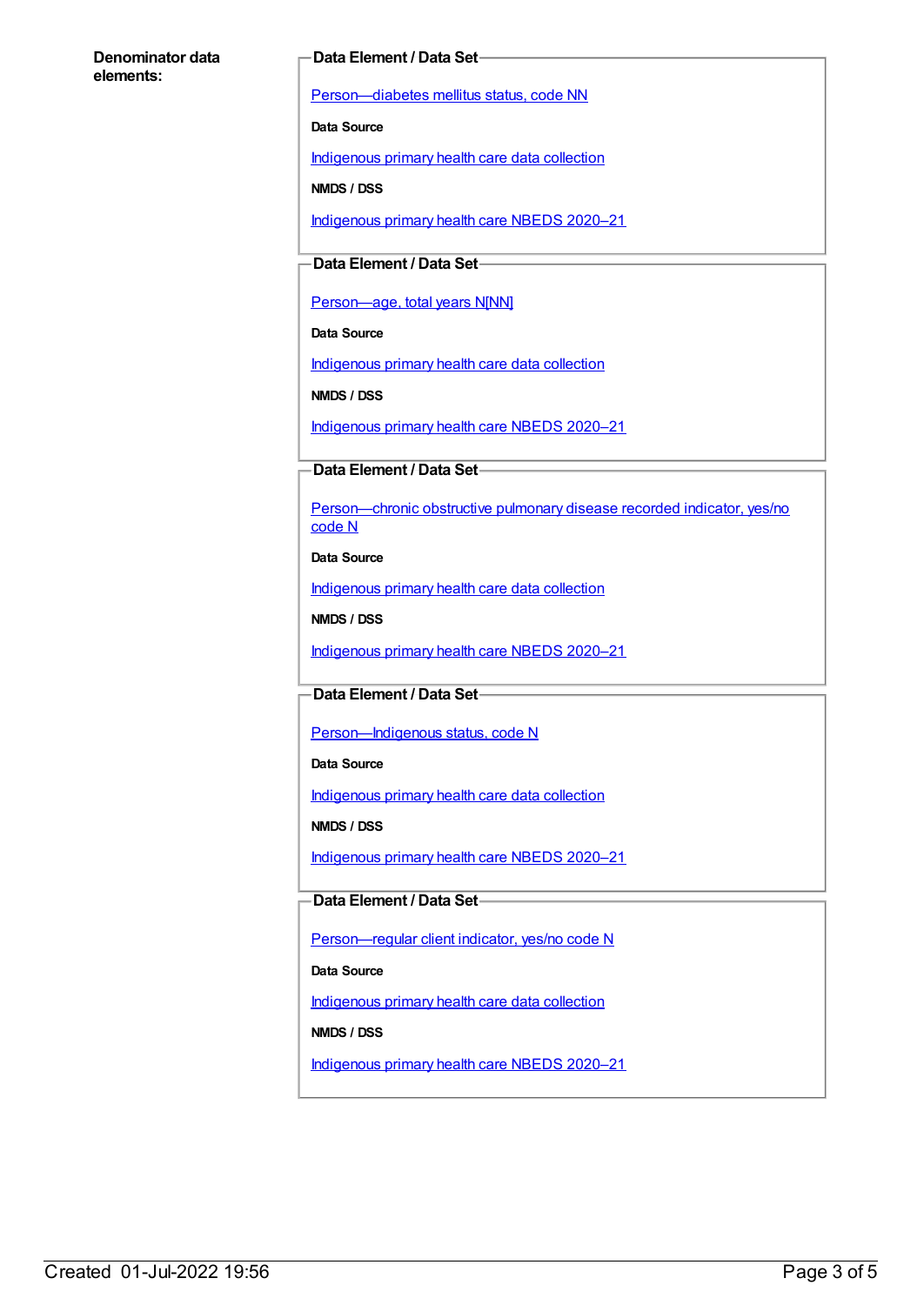| Disaggregation:                         | 1. Sex:<br>a) Male<br>b) Female                                                                                                                                                                                                                                                                                    |
|-----------------------------------------|--------------------------------------------------------------------------------------------------------------------------------------------------------------------------------------------------------------------------------------------------------------------------------------------------------------------|
|                                         | 2. Age group:<br>a) 15-24 years<br>b) 25-34 years<br>c) 35-44 years<br>d) 45-49 years                                                                                                                                                                                                                              |
| <b>Disaggregation data</b><br>elements: | Data Element / Data Set-                                                                                                                                                                                                                                                                                           |
|                                         | Person-age, total years N[NN]                                                                                                                                                                                                                                                                                      |
|                                         | Data Source                                                                                                                                                                                                                                                                                                        |
|                                         | Indigenous primary health care data collection                                                                                                                                                                                                                                                                     |
|                                         | NMDS / DSS                                                                                                                                                                                                                                                                                                         |
|                                         | Indigenous primary health care NBEDS 2020-21                                                                                                                                                                                                                                                                       |
|                                         | Data Element / Data Set-                                                                                                                                                                                                                                                                                           |
|                                         | Person-sex, code X                                                                                                                                                                                                                                                                                                 |
|                                         | Data Source                                                                                                                                                                                                                                                                                                        |
|                                         | Indigenous primary health care data collection                                                                                                                                                                                                                                                                     |
|                                         | NMDS / DSS                                                                                                                                                                                                                                                                                                         |
|                                         | Indigenous primary health care NBEDS 2020-21                                                                                                                                                                                                                                                                       |
| <b>Comments:</b>                        | This indicator covers a 24 month reporting period from 1 January 2020 to 31<br>December 2021:                                                                                                                                                                                                                      |
|                                         | • Indigenous primary health care NBEDS 2019-20 covers the period<br>01/01/2020 to 30/06/2020<br>• Indigenous primary health care NBEDS 2020-21 covers the period<br>01/07/2020 to 30/06/2021<br>• Indigenous primary health care NBEDS 2021-22 (to be released) will cover<br>the period 01/07/2021 to 31/12/2021. |

# **Representational attributes**

| <b>Representation class:</b> | Percentage |
|------------------------------|------------|
| Data type:                   | Real       |
| Unit of measure:             | Person     |
| Format:                      | N[N].N     |

## **Data source attributes**

| Data sources: | Data Source                                    |
|---------------|------------------------------------------------|
|               | Indigenous primary health care data collection |
|               | Frequency                                      |
|               | 6 monthly                                      |
|               | Data custodian                                 |
|               | Australian Institute of Health and Welfare.    |